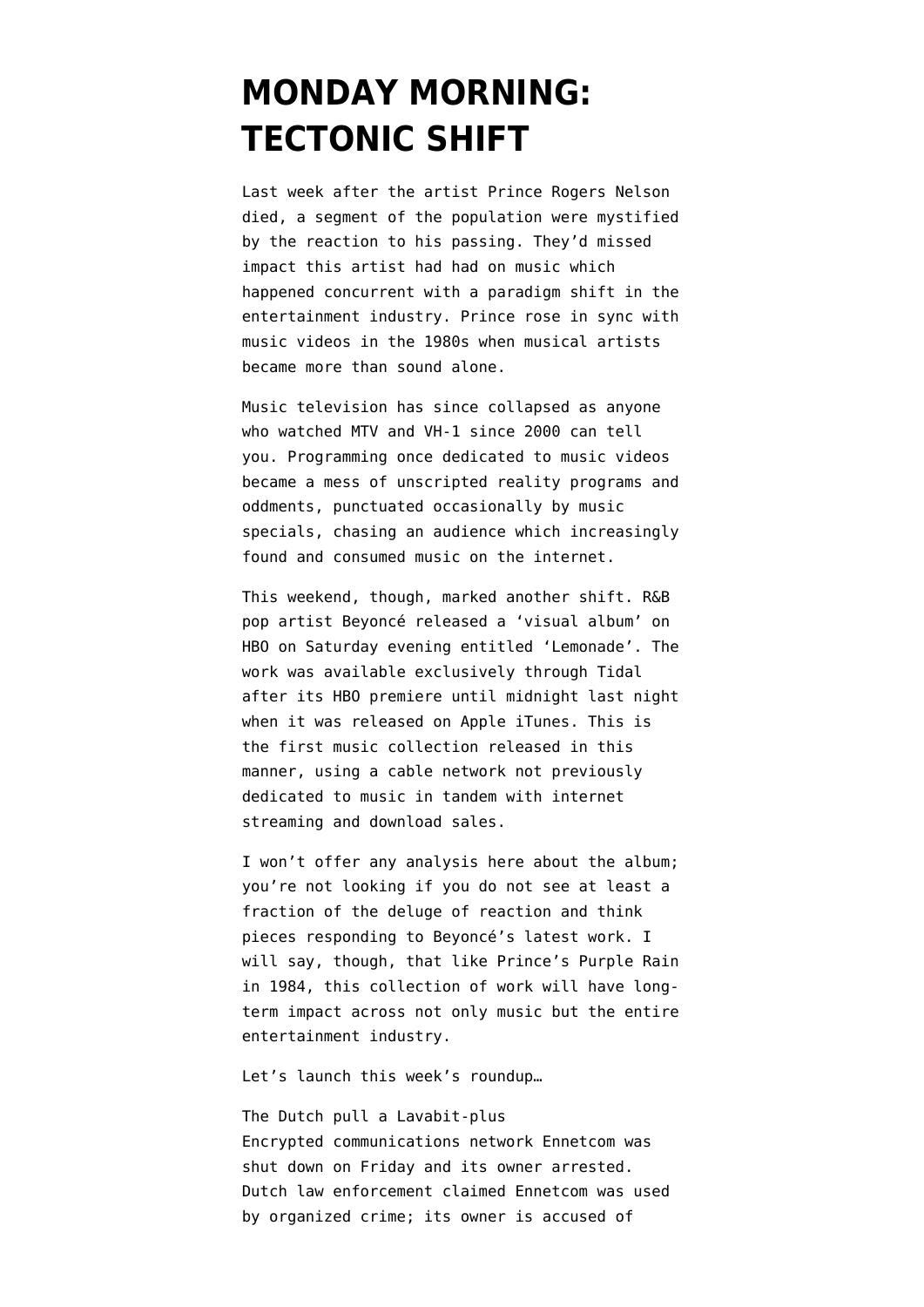money laundering and illegal weapons possession. The network relied on servers located in Canada, where law enforcement has cooperated with the Netherlands by copying the information on the servers. Unlike the former secure email provider [Lavabit](https://en.wikipedia.org/wiki/Lavabit#Suspension_and_gag_order) in the U.S., it's not clear there was any advance request for information by way of warrant served on Ennetcom in either the Netherlands or in Canada. Given the mention of illegal weapons, one might wonder if this seizure is related to the [recent prosecution of](http://www.theguardian.com/uk-news/2016/apr/21/gang-found-guilty-of-uks-largest-known-gun-smuggling-operation) [gun smugglers](http://www.theguardian.com/uk-news/2016/apr/21/gang-found-guilty-of-uks-largest-known-gun-smuggling-operation) in the UK.

dust bunnies Seems like a surprising source for a nudge on this topic, but the Better Business Bureau is right to [encourage cleaning and maintenance](http://www.wibw.com/content/news/Digital-Spring-Cleaning-encouraged-by-the-BBB-374677631.html). If you read [Marcy's post this morning](https://www.emptywheel.net/2016/04/25/turns-out-their-reassurances-were-too-swift/), you know failing to use adequate passwords and firewalls can be costly. It's time to go through your electronic devices and make sure you're using two-factor authentication where possible, freshly reset strong passwords, and on your network equipment as well as your desktop and mobile devices.

Time for 'Spring Cleaning' — get rid of digital

Planning for your funeral – on Facebook? A BBC piece this past week noted that Facebook will eventually have [more dead users than live](http://www.bbc.com/future/story/20160313-the-unstoppable-rise-of-the-facebook-dead) [ones](http://www.bbc.com/future/story/20160313-the-unstoppable-rise-of-the-facebook-dead). Which brings up an interesting question: how do you want your digital presence handled after you die? Do you have instructions in place? Keep in mind, too, that your social media [could be mined](https://www.inverse.com/article/8402-we-can-choose-between-being-immortal-on-social-media-and-dying-on-facebook) to recreate an online personality — your personality. Do you want to live forever in teh toobz?

## Investigation into Flint's water crisis continues

A Michigan legislative panel appointed by Governor Rick Snyder [will hear from more state](http://fox17online.com/2016/04/24/legislative-panel-to-hold-5th-hearing-on-flint-crisis/) [and local officials today](http://fox17online.com/2016/04/24/legislative-panel-to-hold-5th-hearing-on-flint-crisis/) in its fifth such meeting to investigate the Flint water crisis. Snyder is conveniently out of the country trying to [drum up business in Europe](http://www.freep.com/story/news/local/michigan/flint-water-crisis/2016/04/22/gov-rick-snyder-leaves-europe-saturday-amid-flint-water-crisis/83399552/) — and conveniently not drinking Flint's water.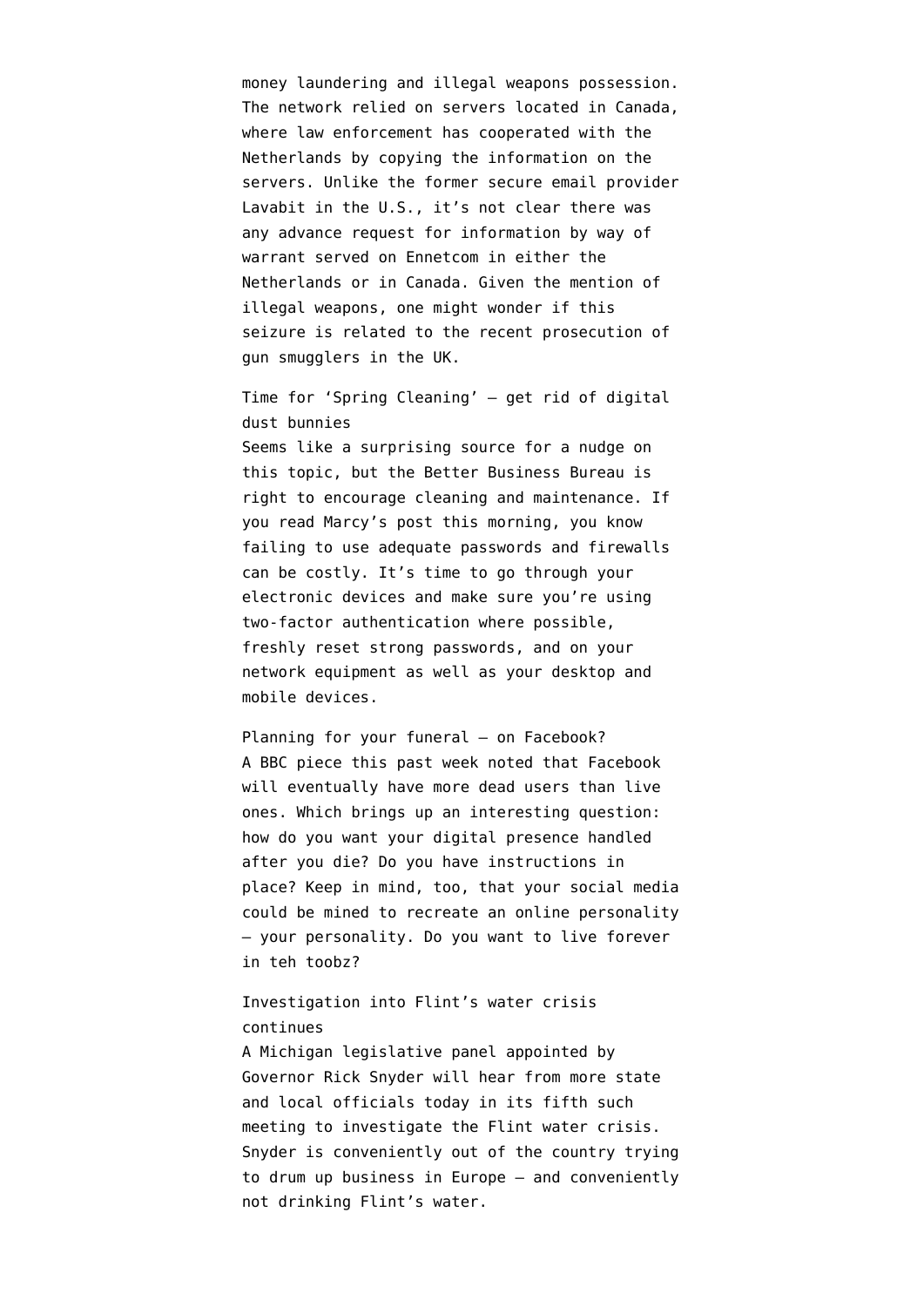- [Waiting for word](http://www.bloomberg.com/news/articles/2016-04-22/yahoo-said-to-narrow-field-of-bidders-as-soon-as-next-week) on Yahoo's final bidders list (Bloomberg) — No word yet on who will remain among the 10 first-round bidders offering between \$4-\$8 billion.
- German regulators [won't](http://www.bloomberg.com/news/articles/2016-04-25/vw-postpones-german-recall-of-tainted-passat-sedans-on-fix-delay) [approve recall and fix](http://www.bloomberg.com/news/articles/2016-04-25/vw-postpones-german-recall-of-tainted-passat-sedans-on-fix-delay) of VW's 2.0-liter dieselpowered Passat (Bloomberg) — And yet the U.S. is going forward with VW's proposed fix for 2.0l vehicles? Odd, given Germany's lessstringent approach to automotive emissions compared to U.S. and California in particular.
- A UK-based inquiry [found](http://phys.org/news/2016-04-diesel-emissions-inquiry-car-industry.html) [widespread emissions](http://phys.org/news/2016-04-diesel-emissions-inquiry-car-industry.html) [controls failure](http://phys.org/news/2016-04-diesel-emissions-inquiry-car-industry.html) (Phys.org) — By widespread, I mean "not a single car among the 37 models involved in the study met an EU lab limit for nitrogen oxide emissions under normal driving conditions." VW's emissions controls defeat was just the tip of the iceberg.

There's your Monday. Have at it!

UPDATE — 5:25 P.M. EDT — Oops, the auto-publish feature failed me today. I wasn't able to come back and check the egg timer on this post and it got stuck in the queue. Oh well, better luck